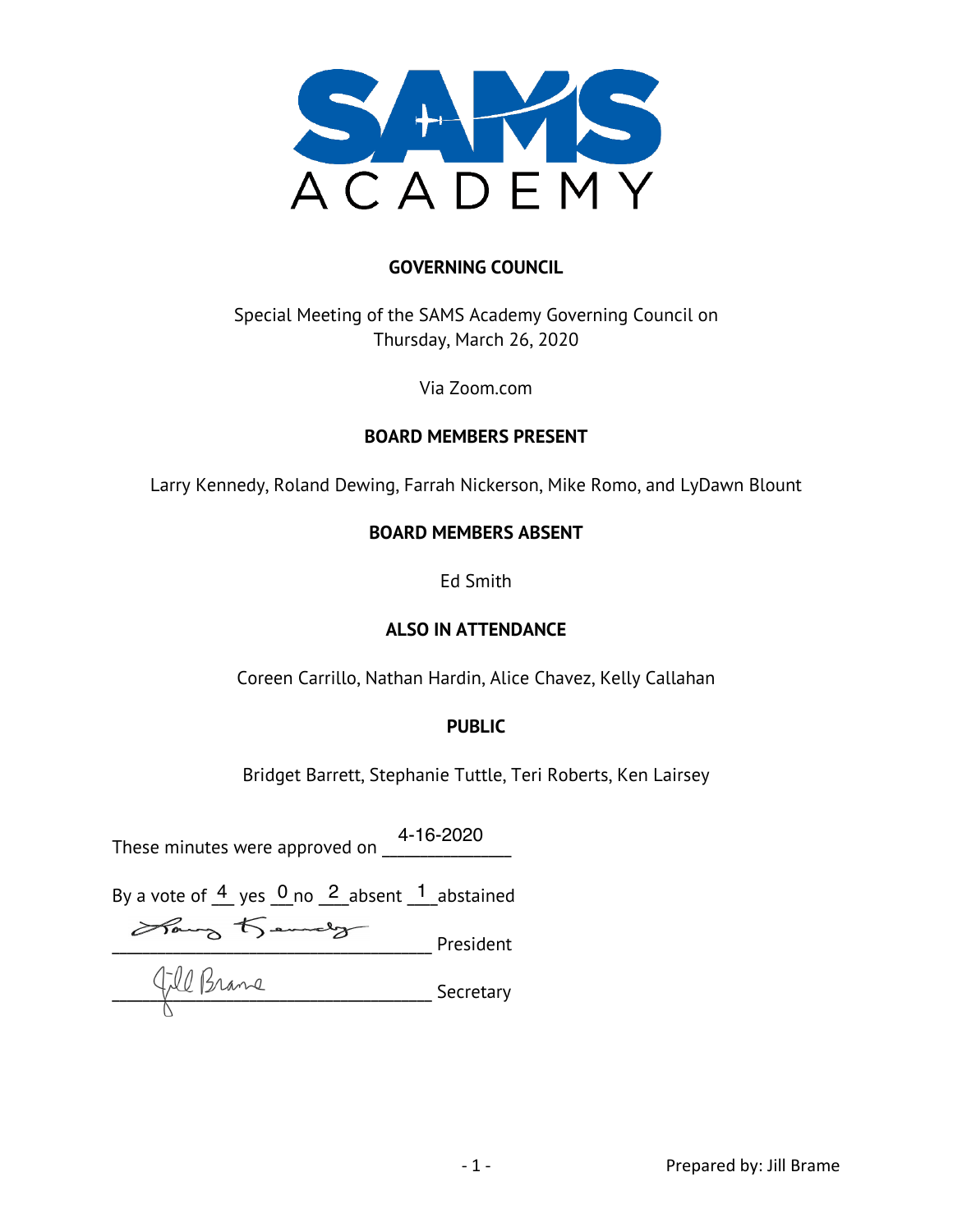## l . **Call to Order**

Larry called to order the Special Meeting of the Governing Council for the Southwest Aeronautics, Mathematics, and Science Academy on March 26, 2020 at 8:37AM on the Zoom Meeting Platform. Larry welcomed everyone to the unique setting of the governing council meeting and asked all non-council members to stay muted. He also introduced everyone that joined the meeting. It was announced that every vote also needed to be a roll call vote.

## **A. Roll Call**

Larry asked Jill to call roll. Jill called Larry Kennedy, Roland Dewing, Farrah Nickerson, and Mike Romo. LyDawn Blount was absent during roll call, but entered the meeting at 10:00. Ed Smith was absent.

### **B. Pledge of Allegiance**

No pledge of allegiance since we were online.

## **C. Adoption of the Agenda\***

Larry asked for a motion to approve the agenda. Mike made a motion to approve the agenda. Farrah seconded the motion. Larry called for a roll call vote to approve the agenda; Jill called Larry Kennedy, Farrah Nickerson, Roland Dewing, and Mike Romo. All voted in favor and the motion carried unanimously.

## **D. Review/Approval of Minutes from February 27, 2020 Special Meeting\***  Larry asked for a motion to approve the minutes from the February 27 meeting. Farrah made a motion to approve the minutes. Roland seconded the motion. Larry called for a roll call vote to approve the minutes from the February 27 meeting; Jill called Larry Kennedy, Farrah Nickerson, Roland Dewing, and Mike Romo. All voted in favor and the motion carried unanimously.

# ll . **Closed Session**

**A. Limited personnel matters, Head Administrator Search pursuant to NMSA** 1978, Section <sup>LO-15-1</sup>(H)<sup>(2)</sup> and matters subject to the attorney-client **privilege pertaining to pending or threatened litigation in which the public body is or may become a participant to NMSA 1978, Section<sup>10-15-1</sup><sup>(H</sup>)(7).** 

Larry made a motion to move to closed session due to limited personnel matters, Head Administrator Search pursuant to NMSA 1978, section 10-15  $1(H)(2)$  and matters subject to the attorney-client privilege pertaining to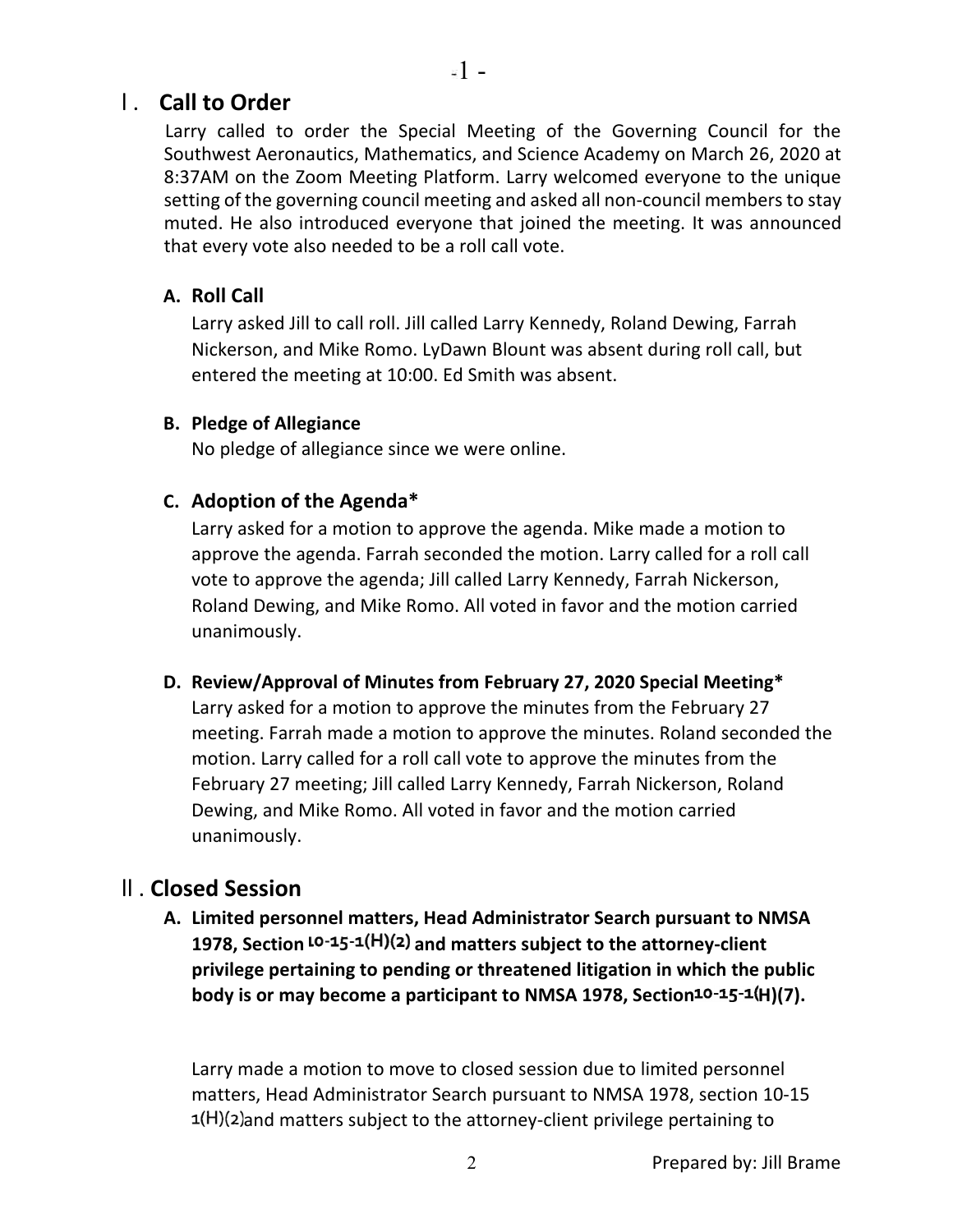pending or threatened litigation in which the public body is or may become a participant to NMSA 1978, Section  $10-15-1(H)(7)$ . Farrah seconded the motion. Larry asked Jill to call roll. Larry called for a roll call vote to approve moving into closed session; Jill called Larry Kennedy, Farrah Nickerson, Roland Dewing, and Mike Romo. All voted in favor and the motion carried unanimously.

The governing council moved to closed session at 8:42 AM

## III. **Open Session**

### A. **Action on matters discussed in Closed Session**

Larry made motion to move back into open session and affirmed that only items on the agenda were discussed. Mike seconded the motion. Larry called for a roll call vote to approve moving into closed session; Jill called Larry Kennedy, Farrah Nickerson, Roland Dewing, and Mike Romo. All voted in favor and the motion carried unanimously.

No action was taken.

Open session resumed at 10:10 AM.

## **IV.Ongoing Business Matters**

### A. **Aviation Program Update**

Nathan reported the following:

\* 47.7 hours/28 missions have been flown since the last governing council meeting.

\* Flight operations have been shut down since March 23 in response to the COVID-19 outbreak and potential spreading of the virus.

\* Still pursuing the disposal of the SIM, but with shutdowns of

#### B. **Process for Hiring New Head Administrator Discussion**

Farrah said the committee is continuing work and will be ready to make a decision by the March meeting.

### C. **Governing Council Recruitment**

In addition to Mike Romo joining the governing council, Larry has met one other individual that is interested in joining the governing council. At the March meeting, this person will be introduced.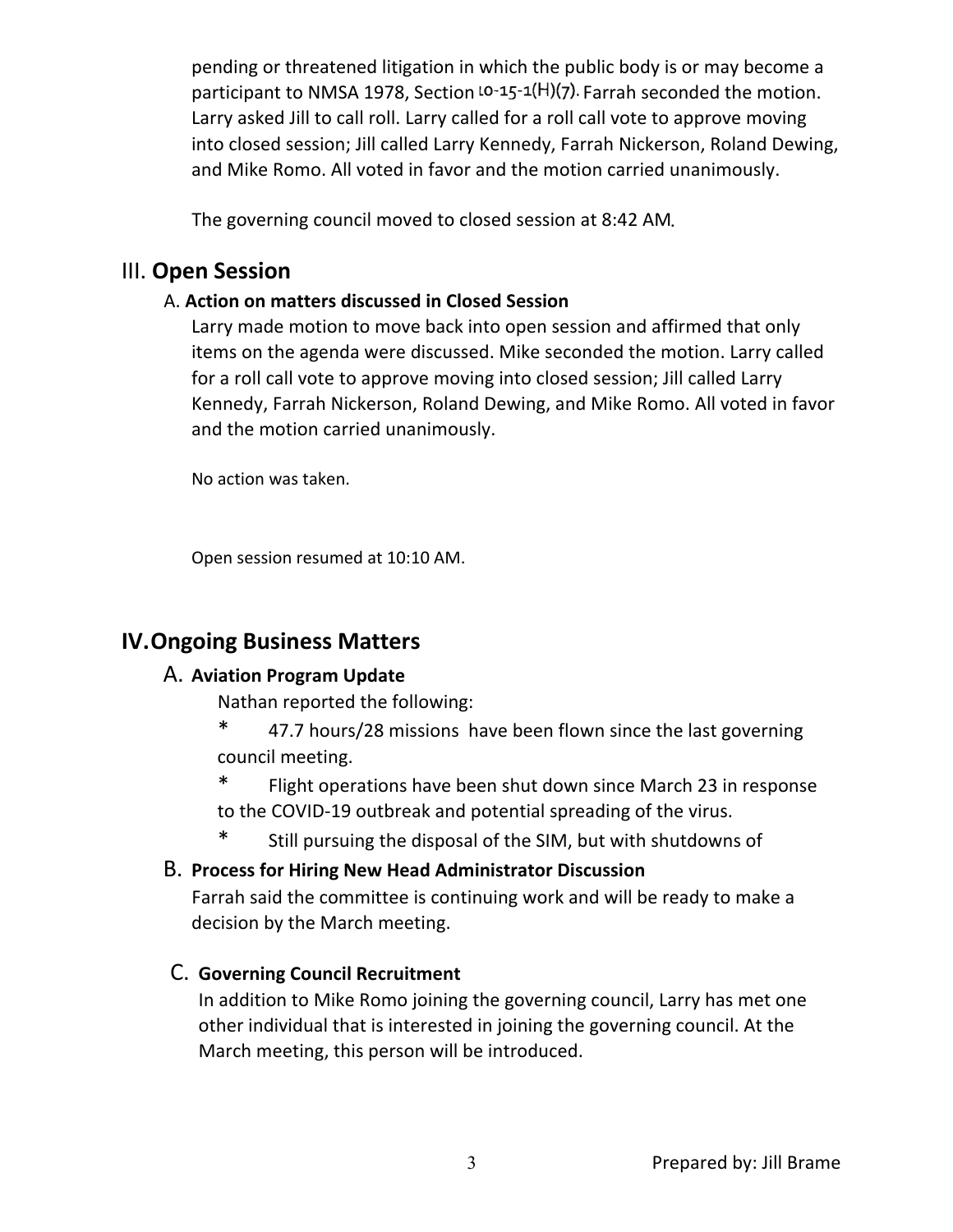×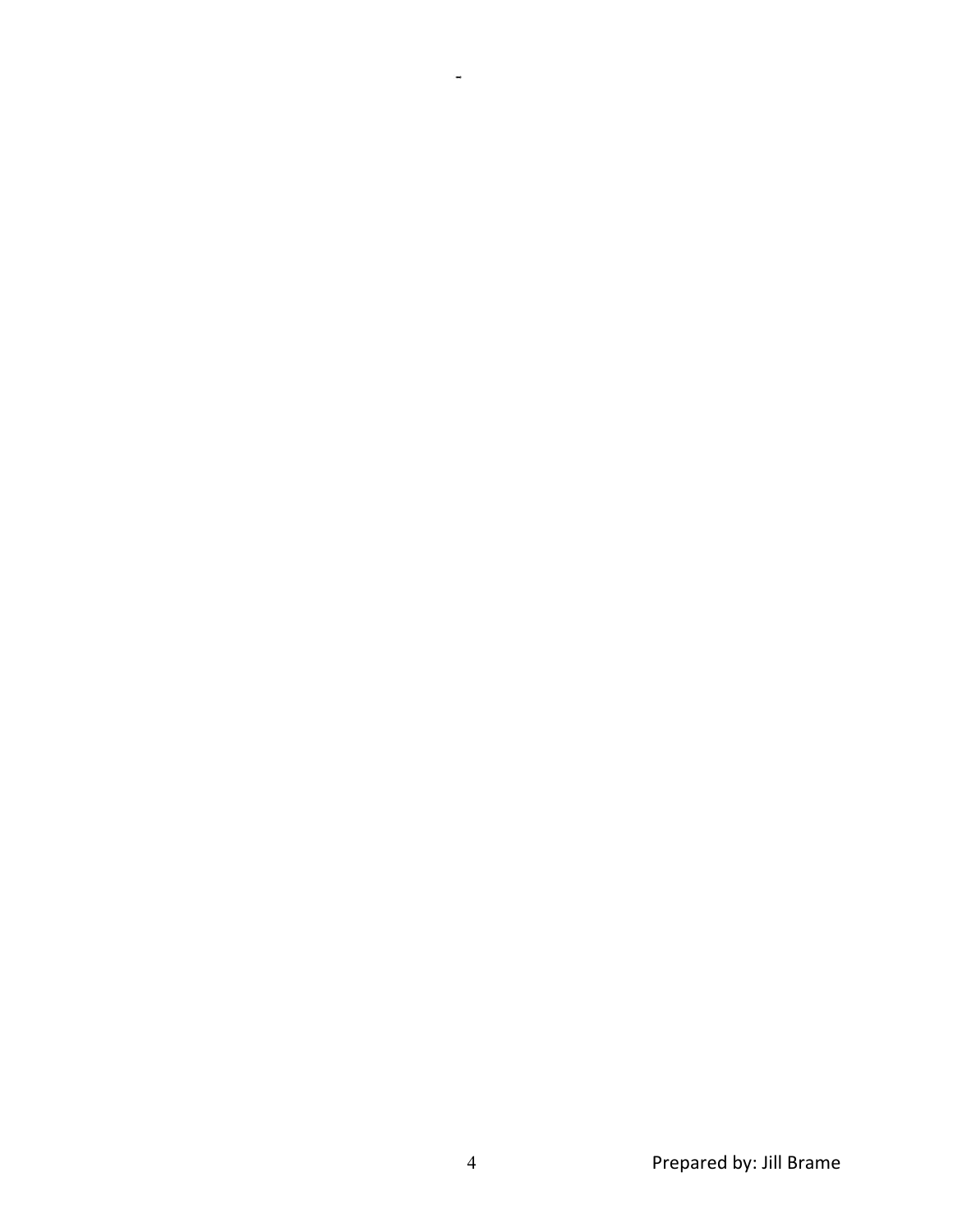#### D. **Building Lease\***

Larry said that after going back and forth with the city, they have sent a final lease agreement, but that the governing council would like to make one amendment. Farrah made a motion that the governing council accepts the 2 nd amendment lease agreement with the City of Albuquerque changing the term "aeronautical careers/training to aeronautical education throughout the document. Roland seconded the motion. Larry called for a voice vote to approve the motion, all board members present approved. Next, he called for any opposition and upon hearing none, the motion carried unanimously.

## VI. **Governing Council Development**

#### A. **Discussion with Kelly Callahan**

Kelly reported that she attended the finance committee meeting and gave some suggestions during that meeting. She will continue to work with the hiring process. She will begin a deep dive on the policies revisions. The governing council will continue to get their hours and be finished by the end of the year.

## **Vll. Administrative Update**

#### A. PED Visit Recap

Coreen mentioned that the site visit was good and then had Jill go into detail what was talked about during the exit interview. Jill said the site visit was good. The CSD team looked at the school, talked with staff and students, and reviewed staff files. They made some suggestions of different items that could be enhanced.

#### B. Town Hall Meeting Recap

Larry commented on how the Town Hall was a SUCCeSS. He liked that it got people out to the school and learn a little more about our school.

#### C. Capital Outlay Report

We did receive Capital Outlay for Planning and Development for future planning of the school.

#### D. Data on Enrollment

Coreen presented a chart that showed how the enrollment has stayed steady since the school opened.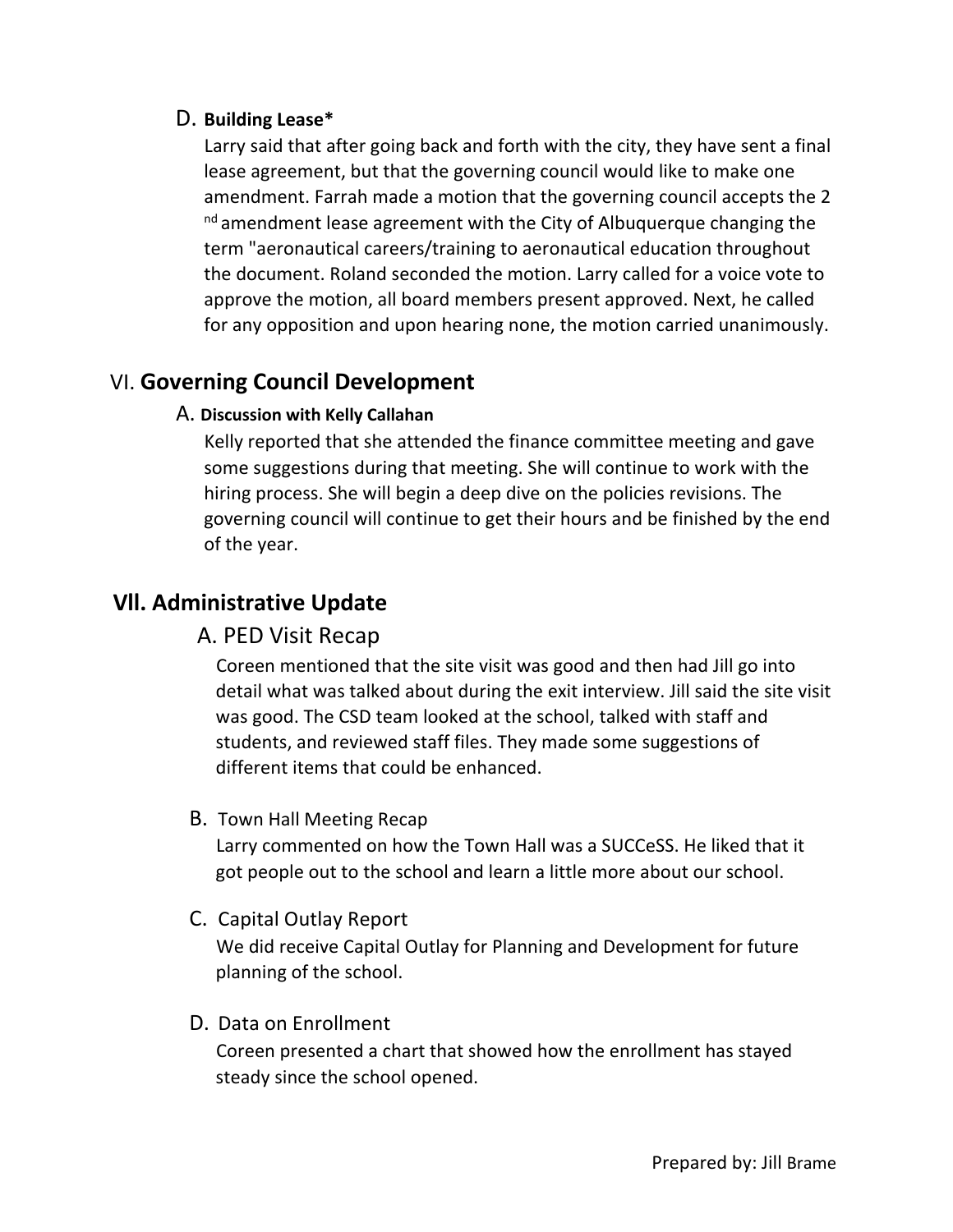## **VIII.Finance Report**

A. Business Office Operation Update

Alice reported that the finance committee met before the board meeting She also reported:

\*Revenues are 58.8% of budget.

\*Expenditures are 37-9% of the budget

### $-5 -$

B. Voucher Approvals\*

Larry said that the Finance Committee reviewed and recommends the check register. Larry called for a motion to approve the vouchers. Farrah made a motion to approve the vouchers. Roland seconded the motion. Larry called for a voice vote to approve the vouchers, all board members present approved. Next, he called for any opposition and upon hearing none, the motion carried unanimously.

C. Budget Adjustment Requests\*

BARs 27-1 to- 32-1: Larry called for a motion to approve BARs 27-1 to 32-1. Farrah made a motion to approve BARs 27-1 to 32-1. Roland seconded the motion. Larry called for a voice vote to approve BARs 27-1 to 32-1, all board members present approved. Next, he called for any opposition and upon hearing none, the motion carried unanimously.

BARs 33-M to 36-M: Larry called for a motion to approve BARs 33-M to 36- M. Farrah made a motion to approve BARs 33-M to 36-M. Roland seconded the motion. Larry called for a voice vote to approve BARs 33-M to 36-M l, all board members present approved. Next, he called for any opposition and upon hearing none, the motion carried unanimously.

IX. Public Comment

None.

### X. Announcements

A. Date for next Regular SAMS Academy Governing Council Meeting The next regular meeting will be March 191 2020 at 8:30AM in the conference room.